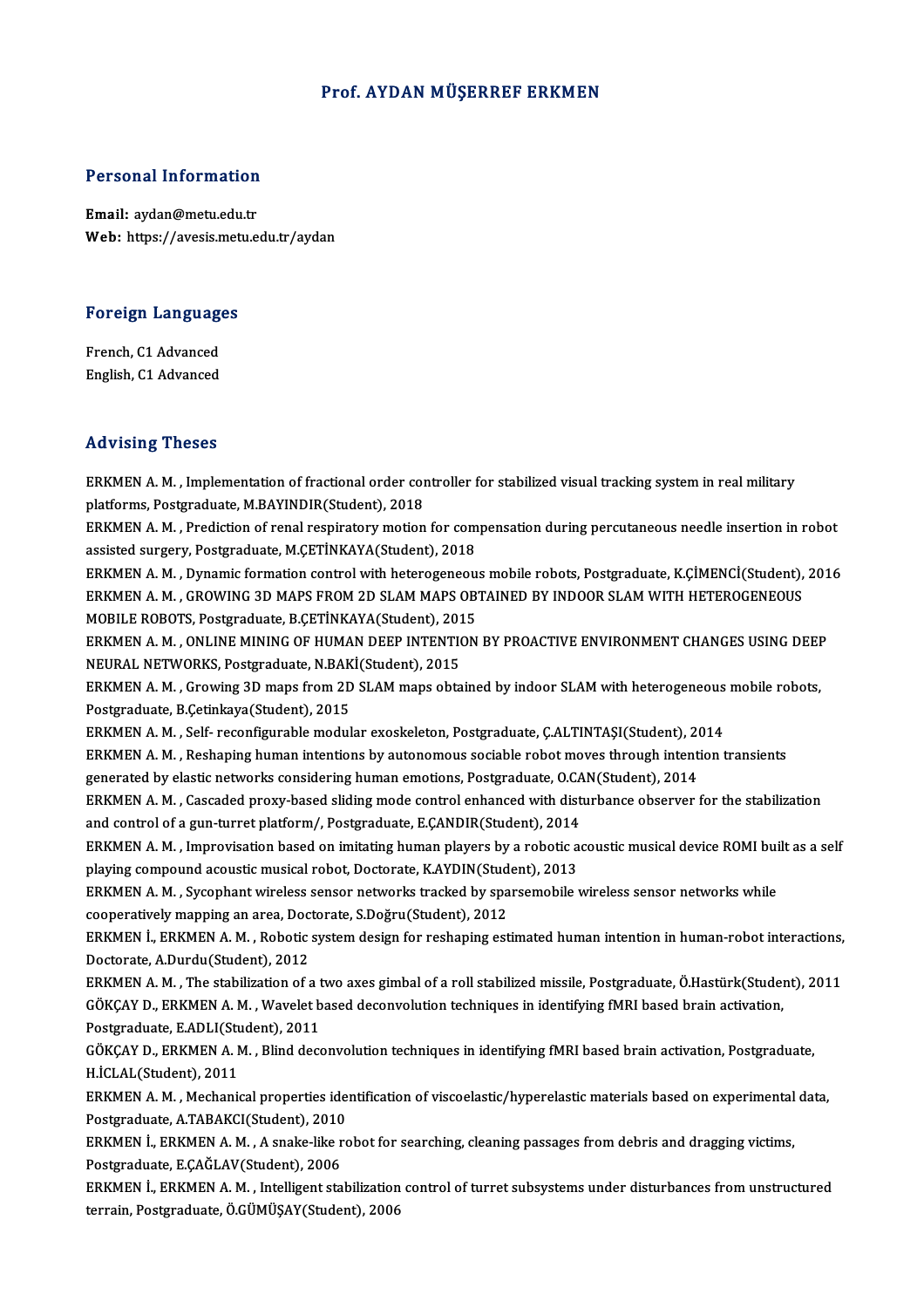ERKMEN A. M. , Preshaping control for dexterous manipulation with a multifingered robot hand, Doctorate,<br>C.VEVSEL(Student), 2006 ERKMEN A. M. , Preshaping<br>C.VEYSEL(Student), 2006<br>ERKMEN A. M. - 2. D. STROPI C.VEYSEL(Student), 2006<br>ERKMEN A. M. , 3-D grasping during serpentine motion with a snake-like robot, Postgraduate, B.ATAKAN(Student), 2005

C.VEYSEL(Student), 2006<br>ERKMEN A. M. , 3-D grasping during serpentine motion with a snake-like robot, Postgraduate, B.ATAKAN(Student), 200<br>ERKMEN İ., ERKMEN A. M. , Fault tolerant deployment, search and task cooperative co ERKMEN A. M. , 3-D grasping during se<br>ERKMEN İ., ERKMEN A. M. , Fault toler<br>Postgraduate, B.AKIN(Student), 2005<br>ERKMEN İ. ERKMEN A. M. , A rocomm ERKMEN İ., ERKMEN A. M. , Fault tolerant deployment, search and task cooperative control of robot/sensor netwo<br>Postgraduate, B.AKIN(Student), 2005<br>ERKMEN İ., ERKMEN A. M. , A recommendation system combining context-awarene

Postgraduate, B.AKIN(Student), 2005<br>ERKMEN İ., ERKMEN A. M. , A recommendation system<br>environment, Postgraduate, S.ULUCAN(Student), 2005<br>ERKMEN İ. ERKMEN A. M. - Biologically inspired multicl ERKMEN İ., ERKMEN A. M. , A recommendation system combining context-awareness and user profiling in m<br>environment, Postgraduate, S.ULUCAN(Student), 2005<br>ERKMEN İ., ERKMEN A. M. , Biologically inspired multichannel modellin

environment, Postgraduate, S.ULUCAN(Student), 2005<br>ERKMEN İ., ERKMEN A. M. , Biologically inspired multichannel modelling of human visual perceptual system,<br>Postgraduate, M.APAYDIN(Student), 2005 ERKMEN İ., ERKMEN A. M. , Biologically inspired multichannel modelling of human visual perceptual system,<br>Postgraduate, M.APAYDIN(Student), 2005<br>ERKMEN İ., ERKMEN A. M. , User modeling in mobile environment, Postgraduate,

ERKMEN İ., ERKMEN A.M., Fuzzy actor-critic learning based intelligent controller for high-level motion control of<br>serpentive robots, Postgraduate, E.ONUR(Student), 2005 ERKMEN İ., ERKMEN A. M. , User modeling in mobile envir<br>ERKMEN İ., ERKMEN A. M. , Fuzzy actor-critic learning bas<br>serpentive robots, Postgraduate, E.ONUR(Student), 2005<br>ERKMEN A. M. A recommendation system combining con ERKMEN İ., ERKMEN A. M. , Fuzzy actor-critic learning based intelligent controller for high-level motion control of<br>serpentive robots, Postgraduate, E.ONUR(Student), 2005<br>ERKMEN A. M. , A recommendation system combining co

Serpentive robots, Postgraduate, E.ONU<br>ERKMEN A. M. , A recommendation syst<br>Postgraduate, S.Ulucan(Student), 2005<br>ERKMEN L. ERKMEN A. M., Online gritic ERKMEN A. M. , A recommendation system combining context-awarenes and user profiling in mobile envirol<br>Postgraduate, S.Ulucan(Student), 2005<br>ERKMEN İ., ERKMEN A. M. , Online critical game flow and dynamic role assignment b

Postgraduate, S.Ulucan(Student), 2005<br>ERKMEN İ., ERKMEN A. M. , Online critica<br>Postgraduate, A.AYHAN(Student), 2004<br>ERKMEN İ. ERKMEN A. M. , İntelligent m ERKMEN İ., ERKMEN A. M. , Online critical game flow and dynamic role assignment based on potential fields,<br>Postgraduate, A.AYHAN(Student), 2004<br>ERKMEN İ., ERKMEN A. M. , Intelligent methods for dynamic analysis and navigat Postgraduate, A.AYHAN(Student), 2004

ERKMEN İ., ERKMEN A. M. , Intelligent methods for dynamic analysis and navigation of autonomous land vehicles,<br>Doctorate, H.BURAK(Student), 2004<br>ERKMEN İ., ERKMEN A. M. , Reinforcement learning using potential field for ro

Doctorate, H.BURAK(Student), 2004<br>ERKMEN İ., ERKMEN A. M. , Reinforcement lea<br>game, Postgraduate, F.ÖZGÜL(Student), 2004<br>ERKMEN A. M., Unsentainty modelling and stal ERKMEN İ., ERKMEN A. M. , Reinforcement learning using potential field for role assignment in a multi-ro<br>game, Postgraduate, F.ÖZGÜL(Student), 2004<br>ERKMEN A. M. , Uncertainty modelling and stability analysis for 2-way fuzz

game, Postgraduate, F.ÖZGÜL(Student), 2004<br>ERKMEN A. M. , Uncertainty modelling and stability analysis for 2-way fuzzy adaptive systems, Doctorate,<br>E.GÜRKAN(Student), 2003 ERKMEN A. M. , Uncertainty modelling and stability analysis for 2-way fuzzy adaptive systems, Doctorate,<br>E.GÜRKAN(Student), 2003<br>ERKMEN İ., ERKMEN A. M. , Intelligent gait control of a multilegged robot used in rescue oper

E.GÜRKAN(Student), 2003<br>ERKMEN İ., ERKMEN A. M. , Int<br>E.KARALARLI(Student), 2003<br>ERKMEN İ. ERKMEN A. M. , Int ERKMEN İ., ERKMEN A. M. , Intelligent gait control of a multilegged robot used in rescue operations, Postgraduate,<br>E.KARALARLI(Student), 2003<br>ERKMEN İ., ERKMEN A. M. , Intelligent student assessment and coaching interface

E.KARALARLI(Student), 2003<br>ERKMEN İ., ERKMEN A. M. , Intelligent student assessment and coaching interface to web-based education-or<br>intelligent experimentation on robot supported laboratory set-ups, Postgraduate, H.ERDEM( ERKMEN İ., ERKMEN A. M. , Intelligent student assessment and coaching interface to web-based education-off intelligent experimentation on robot supported laboratory set-ups, Postgraduate, H.ERDEM(Student), 2003<br>ERKMEN A. M

intelligent experimentation on robot supported laboratory set-ups, Postgraduate, H.ERDEM(Student), 2003<br>ERKMEN A. M. , Intelligent gait synthesizer for serpentine robots, Postgraduate, G.MELTEM(Student), 2001<br>ERKMEN A. M. ERKMEN A. M. , Intelligent gait synthesizer for serpentine robots, Postgraduate, G.MELTEM(Student), 2001<br>ERKMEN A. M. , Minimizing uncertainty in rough control boundaries of robot path planning using decay adjustm<br>algorith ERKMEN A. M. , Minimizing uncertainty in rough control boundaries of robot path planning using decay adjustm<br>algorithm (DDA), Postgraduate, U.ZEKİ(Student), 2001<br>ERKMEN A. M. , Guidance control of a missile with noisy iner

ERKMEN A. M., Holonic modelling of robot hands, Postgraduate, M.DURNA(Student), 1999

ERKMEN A. M. , Guidance control of a missile with noisy inertial sensors, Postgraduate, A.GALİP(Student), 2000<br>ERKMEN A. M. , Holonic modelling of robot hands, Postgraduate, M.DURNA(Student), 1999<br>ERKMEN A. M. , Narrowing ERKM<br>ERKM<br>1999<br>ERKM ERKMEN A. M. , Narrowing the boundary region of rough sets using neural networks, Postgraduate, İ.TOPALLI(S<br>1999<br>ERKMEN A. M. , intelligent scheduling using fuzzy genetic algorithms, Postgraduate, M.ERBUDAK(Student), 1997<br>

1999<br>ERKMEN A. M. , intelligent scheduling using fuzzy genetic algorithms, Postgraduate, M.ERBUDAK(Student), 1997<br>ERKMEN A. M. , Neuro controlled fractal inference networks and their application to grasping with multifinge ERKMEN A. M. , intelligent scheduling using fuzzy genetic algorithms, Postgraduate, M.ERBUDAK(Student), 1997<br>ERKMEN A. M. , Neuro controlled fractal inference networks and their application to grasping with multifingered<br>h ERKMEN A. M. , Neuro controlled fractal inference networks and their application to grasping with multifinger<br>hands, Doctorate, S.Nazlıbilek(Student), 1993<br>ERKMEN A. M. , Vorticity based manipulability and stability criter

H.CANBOLAT(Student),1993 ERKMEN A. M. , Vorticity based manipulability and stability criteria for robot hand preshaping., Postgraduate,<br>H.CANBOLAT(Student), 1993<br>ERKMEN A. M. , Intelligent sensorimotor control of robot hand preshaping, Postgraduat

H.CANBOLAT(Student), 1993<br>ERKMEN A. M. , Intelligent sensorimotor control of robot hand preshaping, Postgraduate, C.VEYSEL(Student), 1<br>ERKMEN A. M. , Generating performance criteria for trainer sets of learning systems usi ERKMEN A. M. , Intelligent sensorimotor<br>ERKMEN A. M. , Generating performance<br>Postgraduate, M.ÜNERİ(Student), 1993

# Postgraduate, M.ÜNERİ(Student), 1993<br>Articles Published in Journals That Entered SCI. SSCI and AHCI Indexes

Tricles Published in Journals That Entered SCI, SSCI and AHCI Indexes<br>I. Coriolis Vibratory MEMS Gyro Drive Axis Control with Proxy-Based Sliding Mode Controller<br>Otturk D. U. ERKMEN A.M Coriolis Vibratory MEMS<br>Ozturk D. U. , ERKMEN A. M.<br>MICROMACHINES .vol 12, no Coriolis Vibratory MEMS Gyro Drive Axis Control with<br>Ozturk D. U. , ERKMEN A. M.<br>MICROMACHINES, vol.13, no.3, 2022 (Journal Indexed in SCI)<br>PHPMen: 2D BCB. D. manning for dance, unstructured

MICROMACHINES, vol.13, no.3, 2022 (Journal Indexed in SCI)

Ozturk D. U., ERKMEN A. M.<br>MICROMACHINES, vol.13, no.3, 2022 (Journal Indexed in SCI)<br>II. DUDMap: 3D RGB-D mapping for dense, unstructured, and dynamic environment<br>Hastürk Ö., Erkmen A. M. International Journal of Advanced Robotic Systems, vol.18, no.3, 2021 (Journal Indexed in SCI)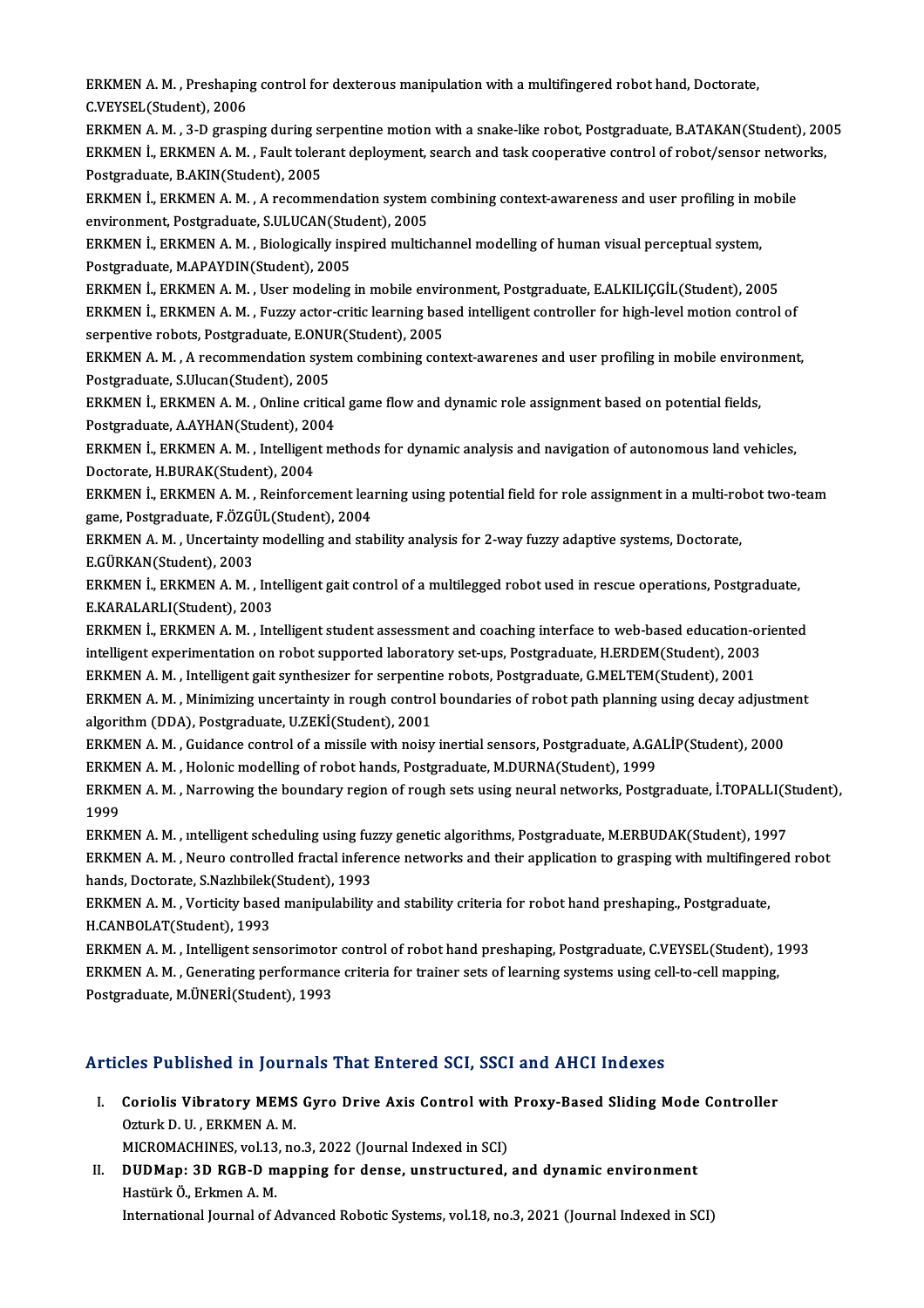- III. Energy-Efficient Cluster-Based Data Collection by a UAV with a Limited-Capacity Battery in Robotic<br>Wineless Sansor Natworks Energy-Efficient Cluster-Ba<br>Wireless Sensor Networks<br>CÜLÖ M. ERKMENA M Energy-Efficient Cluste<br>Wireless Sensor Netwo<br>GÜL Ö. M. , ERKMEN A. M.<br>SENSOPS 110 30 no 30 ni Wireless Sensor Networks<br>GÜL Ö. M. , ERKMEN A. M.<br>SENSORS, vol.20, no.20, pp.1-35, 2020 (Journal Indexed in SCI)<br>Beskaping human intention in Human Babat Intensation GÜL Ö. M. , ERKMEN A. M.<br>SENSORS, vol.20, no.20, pp.1-35, 2020 (Journal Indexed in SCI)<br>IV. Reshaping human intention in Human-Robot Interactions by robot moves A comparative analysis of<br>HMM and OOM methods SENSORS, vol.20, no.20, pp.<br>Reshaping human intent<br>HMM and OOM methods<br>Durdu A, EPKMEN A M, V. Reshaping human intention in 1<br>HMM and OOM methods<br>Durdu A., ERKMEN A. M. , Yilmaz A.<br>INTERACTION STUDIES vol 20 no 3 HMM and OOM methods<br>Durdu A., ERKMEN A. M. , Yilmaz A.<br>INTERACTION STUDIES, vol.20, no.3, pp.530-560, 2019 (Journal Indexed in SSCI)<br>Estimating and reshaning human intention via human rebet interaction Durdu A., ERKMEN A. M. , Yilmaz A.<br>INTERACTION STUDIES, vol.20, no.3, pp.530-560, 2019 (Journal Indexed in SSCI)<br>V. Estimating and reshaping human intention via human robot interaction<br>DUPDU A. ERKMEN I. ERKMEN A. M. INTERACTION STUDIES, vol.20, no.3, j<br>Estimating and reshaping human<br>DURDU A., ERKMEN İ., ERKMEN A. M.<br>TURKISH JOURNAL OF ELECTRICAL E V. Estimating and reshaping human intention via human robot interaction<br>DURDU A., ERKMEN İ., ERKMEN A. M.<br>TURKISH JOURNAL OF ELECTRICAL ENGINEERING AND COMPUTER SCIENCES, vol.24, no.1, pp.88-104, 2016<br>(Journal Indexed in S DURDU A., ERKMEN İ., ERKMEN A.M. TURKISH JOURNAL OF ELECTRICAL ENGINEERING AND COMPUTER SCIENCES, vol.24<br>(Journal Indexed in SCI)<br>VI. Fluid swarm formation control for hand gesture imitation by ellipse fitting<br>Til Vi II. ERKMEN A.M. (Journal Indexed in SCI)<br>Fluid swarm formatic<br>TİLKİ U., ERKMEN A. M.<br>ELECTRONICS LETTERS Fluid swarm formation control for hand gesture imitation by ellipse fit<br>TİLKİ U., ERKMEN A. M.<br>ELECTRONICS LETTERS, vol.51, no.6, pp.473-474, 2015 (Journal Indexed in SCI)<br>Prioritized Mebile Pobet Evrlenation Besed en Pers TİLKİ U., ERKMEN A. M.<br>ELECTRONICS LETTERS, vol.51, no.6, pp.473-474, 2015 (Journal Indexed in SCI)<br>VII. Prioritized Mobile Robot Exploration Based on Percolation Enhanced Entropy Based Fast SLAM<br> ELECTRONICS LETTERS, vol.51, no.6, p<sub>r</sub><br>Prioritized Mobile Robot Explorati<br>Karahan M., ERKMEN A. M. , ERKMEN İ.<br>JOUPNAL OF INTELLICENT & ROBOTIC Prioritized Mobile Robot Exploration Based on Percolation Enhanced Entropy Based Fas<br>Karahan M., ERKMEN A. M. , ERKMEN İ.<br>JOURNAL OF INTELLIGENT & ROBOTIC SYSTEMS, vol.75, pp.541-567, 2014 (Journal Indexed in SCI)<br>Momentum Karahan M., ERKMEN A. M., ERKMEN İ.<br>JOURNAL OF INTELLIGENT & ROBOTIC SYSTEMS, vol.7!<br>VIII. Momentum Transfer from Preshape to Grasping<br>Owen B. ERKMEN İ. ERKMEN A. M. JOURNAL OF INTELLIGENT & ROBO<br>Momentum Transfer from Presl<br>Ozyer B., ERKMEN İ., ERKMEN A. M.<br>JOUPNAL OF INTELLICENT & ROBO Ozyer B., ERKMEN İ., ERKMEN A. M.<br>JOURNAL OF INTELLIGENT & ROBOTIC SYSTEMS, vol.75, no.2, pp.173-191, 2014 (Journal Indexed in SCI) IX. A novel multirobot map fusion strategy for occupancy grid maps **JOURNAL OF INTELLIGENT & ROBON**<br>**A novel multirobot map fusion<br>Topal S., ERKMEN İ., ERKMEN A. M.<br>TURKISH JOURNAL OF ELECTRICAL** A novel multirobot map fusion strategy for occupancy grid maps<br>Topal S., ERKMEN İ., ERKMEN A. M.<br>TURKISH JOURNAL OF ELECTRICAL ENGINEERING AND COMPUTER SCIENCES, vol.21, no.1, pp.107-119, 2013<br>(Journal Indoved in SCL) Topal S., ERKMEN İ., ERK<br>TURKISH JOURNAL OF EI<br>(Journal Indexed in SCI)<br>Imitation of basis ban TURKISH JOURNAL OF ELECTRICAL ENGINEERING AND COMPUTER SCIENCES, vol.21, no.1, pp.1<br>(Journal Indexed in SCI)<br>X. Imitation of basic hand preshapes by fluid based method: fluidics formation control<br>Till IL ERKMEN L ERKMEN A. (Journal Indexed in SCI)<br>X. Imitation of basic hand preshapes by fluid based method: fluidics formation control<br>Tilki U., ERKMEN İ., ERKMEN A. M. TURKISH JOURNAL OF ELECTRICAL ENGINEERING AND COMPUTER SCIENCES, vol.19, no.2, pp.221-234, 2011 (Journal Indexed in SCI) TURKISH JOURNAL OF ELECTRICAL ENGINEERING AND COMPUTER SCIENCES, vol.19<br>(Journal Indexed in SCI)<br>XI. An Intelligent Inference System for Robot Hand Optimal Grasp Preshaping<br>PAVSAL G.V. EPKMEN A.M (Journal Indexed in SCI)<br>**An Intelligent Inference S**<br>BAYSAL C.V., ERKMEN A.M.<br>INTERNATIONAL IOURNAL O An Intelligent Inference System for Robot Hand Optimal Grasp Preshaping<br>BAYSAL C. V. , ERKMEN A. M.<br>INTERNATIONAL JOURNAL OF COMPUTATIONAL INTELLIGENCE SYSTEMS, vol.3, no.5, pp.656-673, 2010 (Journal<br>Indeved in SCL) BAYSAL C.V., E<br>INTERNATIONA<br>Indexed in SCI)<br>Enhanging nos INTERNATIONAL JOURNAL OF COMPUTATIONAL INTELLIGENCE SYSTEMS, vol.3, no.5, pp.656-673, 2010 (Journal indexed in SCI)<br>XII. Enhancing positioning accuracy of GPS/INS system during GPS outages utilizing artificial neural<br>netwo Indexed i<mark>r</mark><br>Enhancin<br>network<br>Kavgisin P Enhancing positioning accuracy of<br>network<br>Kaygisiz B. H. , Erkmen A. M. , Erkmen I.<br>NEUPAL PROCESSING LETTERS, val 25 network<br>Kaygisiz B. H. , Erkmen A. M. , Erkmen I.<br>NEURAL PROCESSING LETTERS, vol.25, no.3, pp.171-186, 2007 (Journal Indexed in SCI) Kaygisiz B. H., Erkmen A. M., Erkmen I.<br>NEURAL PROCESSING LETTERS, vol.25, no.3, pp.171-186, 2007 (Journal Indexed in SCI)<br>XIII. Intelligent analysis of chaos roughness in regularity of walk for a two legged robot<br>Kaygisiz NEURAL PROCESSING LETTERS,<br>Intelligent analysis of chaos<br>Kaygisiz B., Erkmen I., Erkmen A.<br>CHAOS SOLITONS & ERACTALS Intelligent analysis of chaos roughness in regularity of walk for a two legged<br>Kaygisiz B., Erkmen I., Erkmen A.<br>CHAOS SOLITONS & FRACTALS, vol.29, no.1, pp.148-161, 2006 (Journal Indexed in SCI)<br>A Petri not annreach to be Kaygisiz B., Erkmen I., Erkmen A.<br>CHAOS SOLITONS & FRACTALS, vol.29, no.1, pp.148-161, 2006 (Journal Indexed in SCI)<br>XIV. A Petri net approach to behavioural simulation of design artefacts with application to mechatron CHAOS S<br>**A Petri<br>design**<br>Erden 7 A Petri net approach to be<br>design<br>Erden Z., Erden A., Erkmen A.<br>PESEAPCH IN ENCINEEPINC design<br>Erden Z., Erden A., Erkmen A.<br>RESEARCH IN ENGINEERING DESIGN-THEORY APPLICATIONS AND CONCURRENT ENGINEERING, vol.14, no.1,<br>nn 34,46, 2003 (Journal Indoved in SCI) Erden Z., Erden A., Erkmen A.<br>RESEARCH IN ENGINEERING DESIGN-TH<br>pp.34-46, 2003 (Journal Indexed in SCI)<br>Snake rebets to the ressuel
- pp.34-46, 2003 (Journal Indexed in SCI)<br>XV. Snake robots to the rescue! Erkmen I., Erkmen A., Matsuno F., Chatterjee R., Kamegawa T. Snake robots to the rescue!<br>Erkmen I., Erkmen A., Matsuno F., Chatterjee R., Kamegawa T.<br>IEEE ROBOTICS & AUTOMATION MAGAZINE, vol.9, no.3, pp.17-25, 2002 (Journal Indexed in SCI)<br>Two way fuggy adaptive identification and s Erkmen I., Erkmen A., Matsuno F., Chatterjee R., Kamegawa T.<br>IEEE ROBOTICS & AUTOMATION MAGAZINE, vol.9, no.3, pp.17-25, 2002 (Journal Indexed in<br>XVI. Two-way fuzzy adaptive identification and control of a flexible-joint r

## IEEE ROBOTICS & AUTOMATION<br>**Two-way fuzzy adaptive ide**<br>Gurkan E., Erkmen I., Erkmen A.<br>INFORMATION SCIENCES vol 14 XVI. Two-way fuzzy adaptive identification and control of a flexible-joint robot arm<br>Gurkan E., Erkmen I., Erkmen A.<br>INFORMATION SCIENCES, vol.145, pp.13-43, 2002 (Journal Indexed in SCI)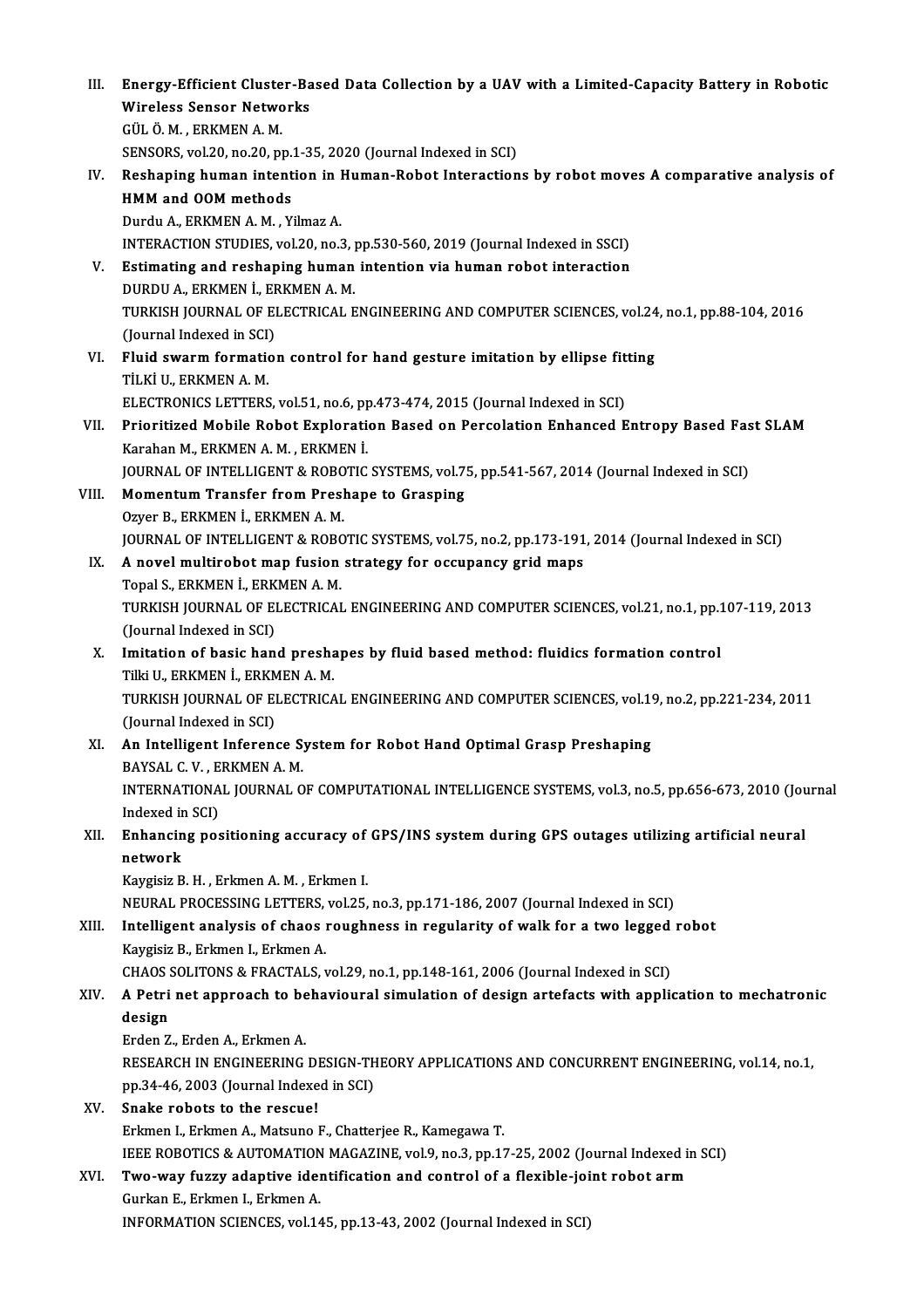| XVII.                                                     | <b>Mechatronics education</b>                                                                         |  |
|-----------------------------------------------------------|-------------------------------------------------------------------------------------------------------|--|
|                                                           | Erkmen A., Tsubouchi T., Murphy R.                                                                    |  |
|                                                           | IEEE ROBOTICS & AUTOMATION MAGAZINE, vol.8, no.2, pp.4, 2001 (Journal Indexed in SCI)                 |  |
| XVIII.                                                    | Robot hand preshaping and regrasping using genetic algorithms                                         |  |
|                                                           | Erkmen I., Erkmen A., Gunver H.                                                                       |  |
|                                                           | INTERNATIONAL JOURNAL OF ROBOTICS RESEARCH, vol.19, no.9, pp.857-874, 2000 (Journal Indexed in SCI)   |  |
| XIX.                                                      | The multidisciplinary International Virtual Design Studio (MIVDS)                                     |  |
|                                                           | Erden A., Erkmen A., Erkmen I., Bucinell R., Traver C., Notash L.                                     |  |
|                                                           | IEEE TRANSACTIONS ON EDUCATION, vol.43, no.3, pp.288-295, 2000 (Journal Indexed in SCI)               |  |
| XX.                                                       | Optimal initialization of manipulation dynamics by vorticity model of robot hand preshaping. Part I:  |  |
|                                                           | Vorticity model                                                                                       |  |
|                                                           | Erkmen A., Erkmen I., Tekkaya E.                                                                      |  |
|                                                           | JOURNAL OF ROBOTIC SYSTEMS, vol.17, no.4, pp.199-212, 2000 (Journal Indexed in SCI)                   |  |
| XXI.                                                      | Optimal initialization of manipulation dynamics by vorticity model of robot hand preshaping. Part II: |  |
|                                                           | Analyses of grasp initialization and its vorticity based optimization                                 |  |
|                                                           | Erkmen A., Erkmen I., Tekkaya E.                                                                      |  |
|                                                           | JOURNAL OF ROBOTIC SYSTEMS, vol.17, no.4, pp.213-231, 2000 (Journal Indexed in SCI)                   |  |
| XXII.                                                     | Haptic perception of shape and hollowness of deformable objects using the Anthrobot-III robot         |  |
|                                                           | hand                                                                                                  |  |
|                                                           | Erkmen I., Erkmen A., Tekkaya A., Pasinlioglu T.                                                      |  |
|                                                           | JOURNAL OF ROBOTIC SYSTEMS, vol.16, no.1, pp.9-24, 1999 (Journal Indexed in SCI)                      |  |
| XXIII.                                                    | A computerized diagnostic system for the interpretation of umbilical artery blood flow velocity       |  |
|                                                           | waveforms                                                                                             |  |
|                                                           | Beksac M., Basaran F., Eskiizmirliler S., Erkmen A., Yorukan S.                                       |  |
|                                                           | EUROPEAN JOURNAL OF OBSTETRICS & GYNECOLOGY AND REPRODUCTIVE BIOLOGY, vol.64, no.1, pp.37-42, 1996    |  |
|                                                           | (Journal Indexed in SCI)                                                                              |  |
| XXIV.                                                     | INTERPRETATION OF DOPPLER BLOOD-FLOW VELOCITY WAVE-FORMS USING NEURAL NETWORKS                        |  |
|                                                           | BAYKAL N., REGGIA J., YALABIK N., ERKMEN A., BEKSAC M.                                                |  |
|                                                           | JOURNAL OF THE AMERICAN MEDICAL INFORMATICS ASSOCIATION, pp.865-869, 1994 (Journal Indexed in SCI)    |  |
|                                                           |                                                                                                       |  |
| Refereed Congress / Symposium Publications in Proceedings |                                                                                                       |  |
|                                                           |                                                                                                       |  |

- I. Exact kalman filtering of respiratory motion ÇETİNKAYA M., Akgun S. A., ERKMEN A. M., ERKMEN İ. Exact kalman filtering of respiratory motion<br>ÇETİNKAYA M., Akgun S. A. , ERKMEN A. M. , ERKMEN İ.<br>6th International Conference on Control Engineering and Information Technology, CEIT 2018, İstanbul, Turkey, 25<br>27 Ostaber 2 CETINKAYA M., Akg<br>6th International C<br>- 27 October 2018<br>Achioving Asymn 6th International Conference on Control Engineering and Information Technology, CEIT 2018, İstanbul, Tu<br>- 27 October 2018<br>II. Achieving Asymptotically Optimal Throughput in Centralized Mobile Robot Networks without<br>Dispatc
- 27 October 2018<br>Achieving Asymptotica<br>Dispatching Feedback<br>Tile me EPKMEN A M Achieving Asymptotic:<br>Dispatching Feedback<br>gul o. m. , ERKMEN A. M.<br>29th Euroneen Conferen gul o. m. , ERKMEN A. M.<br>28th European Conference on Operational Research EURO2016, Poland, 27 - 30 July 2016

gul o. m. , ERKMEN A. M.<br>28th European Conference on Operational Research EURO2016, Poland, 27 - 30 July 2016<br>III. Elastic Networks in Reshaping Human Intentions by Proactive Social Robot Moves<br>Corur O. G. EPKMEN A. M

28th European Conference<br>Elastic Networks in Resl<br>Gorur O. C. , ERKMEN A. M.<br>22rd IEEE International Su Elastic Networks in Reshaping Human Intentions by Proactive Social Robot Moves<br>Gorur O. C. , ERKMEN A. M.<br>23rd IEEE International Symposium on Robot and Human Interactive Communication (IEEE RO-MAN), Edinburgh,<br>Saint Helen Gorur O. C. , ERKMEN A. M.<br>23rd IEEE International Symposium on Robot and<br>Saint Helena, 25 - 29 August 2014, pp.1012-1017<br>Intelligent Mesh For Self Besenfigurability c 23rd IEEE International Symposium on Robot and Human Interactive Comm<br>Saint Helena, 25 - 29 August 2014, pp.1012-1017<br>IV. Intelligent Mesh For Self Reconfigurability of an Exoskeleton Arm<br>altintosi a ERKMEN A M

## Saint Helena, 25 - 29 August 2014, pp.1012-1017<br>IV. Intelligent Mesh For Self Reconfigurability of an Exoskeleton Arm<br>altintasi c., ERKMEN A. M. 19th IFAC (International Federation on Automatic Control) World Congress, 27 - 31 August 2014

#### altintasi c., ERKMEN A. M.<br>19th IFAC (International Federation on Automatic Control) World Congress, 27 - 31 August 2014<br>19th IL EDKMEN I, EDKMEN A. M.<br>19th IL EDKMEN I, EDKMEN A. M. 19th IFAC (International Federational Federational Federation<br>IMITATION OF HUMAN BODY I<br>Tilki U., ERKMEN İ., ERKMEN A. M. Tilki U., ERKMEN İ., ERKMEN A. M.<br>11th ASME Biennial Conference on Engineering Systems Design and Analysis, (ESDA 2012), Nantes, France, 2 - 04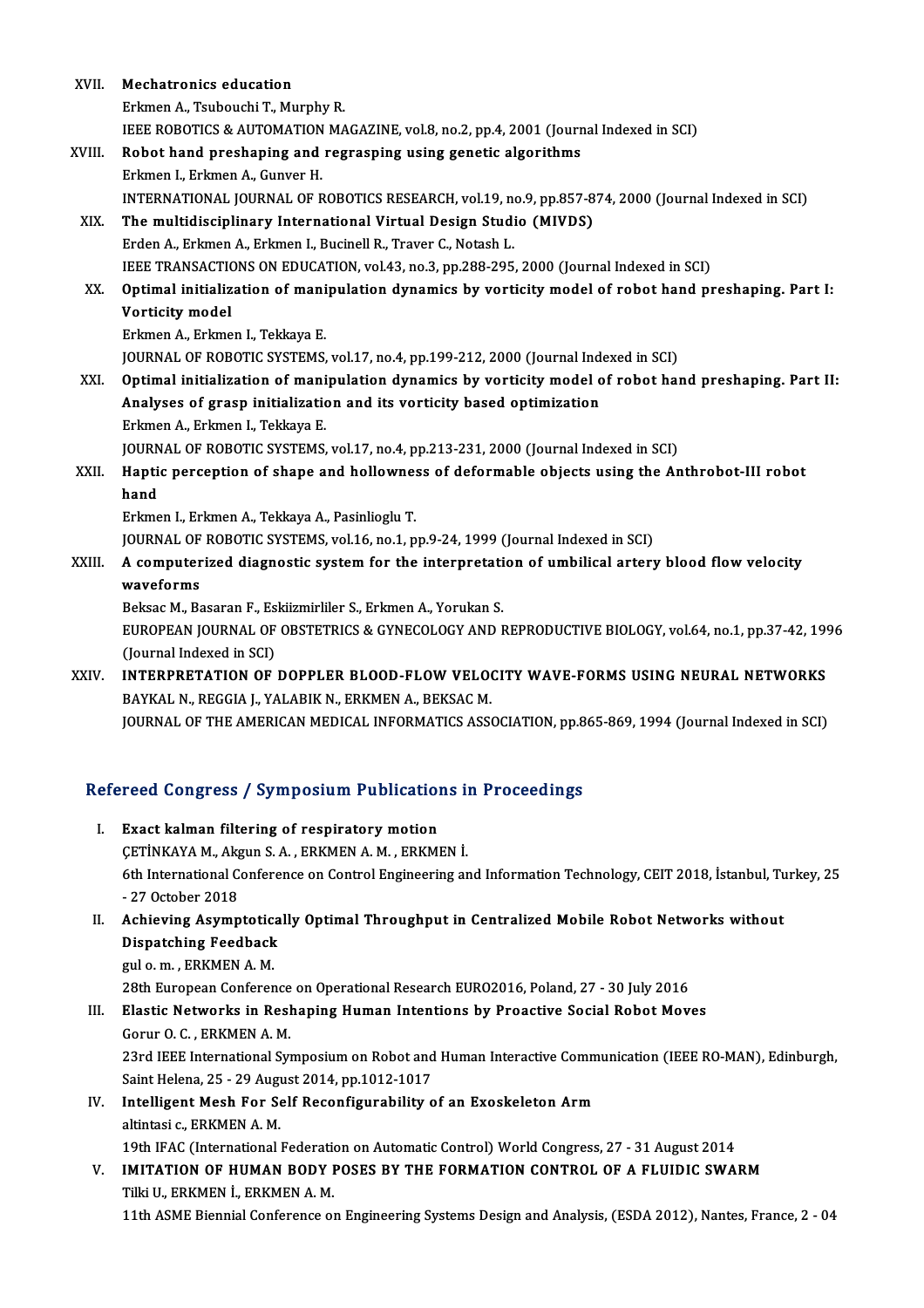July2012,pp.361-370

- July 2012, pp.361-370<br>VI. Improvisation Based on Imitating Human Players by a Robotic Acoustic Musical Device July 2012, pp.361-370<br>Improvisation Based on Imitating I<br>Aydin K. K. , ERKMEN A. M. , ERKMEN İ.<br>Werld Congress on Engineering and Co World Congress on Engineering and Computer Science (WCECS 2011), San-Francisco, Costa Rica, 19 - 21 October 2011, pp.331-336 Aydin K. K., ERKMEN A. M., ERKMEN İ.
- VII. Morphing Estimated Human Intention via Human-Robot Interactions 2011, pp.331-336<br>Morphing Estimated Human Intention via<br>Durdu A., ERKMEN İ., ERKMEN A. M. , Yilmaz A.<br>Werld Congress on Engineering and Computer World Congress on Engineering and Computer Science (WCECS 2011), San-Francisco, Costa Rica, 19 - 21 October 2011, pp.354-359 Durdu A., ERKMEN<br>World Congress or<br>2011, pp.354-359<br>Prowy Pased Slid World Congress on Engineering and Computer Science (WCECS 2011), San-Francise<br>2011, pp.354-359<br>VIII. Proxy-Based Sliding Mode Stabilization of a Two-Axis Gimbaled Platform<br>Hesturk O, ERKMEN A.M., ERKMEN i
- 2011, pp.354-359<br><mark>Proxy-Based Sliding Mode Stabiliz</mark><br>Hasturk O., ERKMEN A. M. , ERKMEN İ.<br>Werld Congress en Engineering and C World Congress on Engineering and Computer Science (WCECS 2011), San-Francisco, Costa Rica, 19 - 21 October 2011, pp.370-376 Hasturk O., ERKMEN A. M., ERKMEN İ. World Congress on Engineering and Computer Science (WCECS 2011), San-Francisco, Costa Rica, 19 - 21 Octo<br>2011, pp.370-376<br>IX. Musical State Representation for Imitating Human Players by a Robotic Acoustic Musical Device<br>EP
- 2011, pp.370-376<br>Musical State Represe<br>ERKMEN A. M. , aydin k.<br>IEEE International Conf Musical State Representation for Imitating Human Players by a Rob<br>ERKMEN A. M. , aydin k.<br>IEEE International Conference on Mechatronics ICM 2011, 3 - 08 April 2011<br>A Novel Man Marging Mathodology for Multi Bobot Systems ERKMEN A. M., aydin k.<br>IEEE International Conference on Mechatronics ICM 2011, 3 - 08 Apr<br>X. A Novel Map Merging Methodology for Multi-Robot Systems<br>Topel S. ERKMEN I, ERKMEN A M.

# IEEE International Conference on M<br>**A Novel Map Merging Methodo**<br>Topal S., ERKMEN İ., ERKMEN A. M.<br>Merld Congress on Engineering an

Topal S., ERKMEN İ., ERKMEN A. M.<br>World Congress on Engineering and Computer Science (WCECS)/International Conference on Advances in Topal S., ERKMEN İ., ERKMEN A. M.<br>World Congress on Engineering and Computer Science (WCECS)/International Conferent<br>Engineering Technologies, San-Francisco, Costa Rica, 20 - 22 October 2010, pp.383-387<br>Imitation of Hand B World Congress on Engineering and Computer Science (WCECS)/Interna<br>Engineering Technologies, San-Francisco, Costa Rica, 20 - 22 October 201<br>XI. Imitation of Hand Postures with Particle Based Fluidics Method<br>Tilli II. ERKME

Engineering Technologies, San-Fra<br>Imitation of Hand Postures wi<br>Tilki U., ERKMEN İ., ERKMEN A. M.<br>Werld Congress on Engineering al Imitation of Hand Postures with Particle Based Fluidics Method<br>Tilki U., ERKMEN İ., ERKMEN A. M.<br>World Congress on Engineering and Computer Science (WCECS)/International Conference on Advances in<br>Engineering Technologies S Tilki U., ERKMEN İ., ERKMEN A. M.<br>World Congress on Engineering and Computer Science (WCECS)/International Conferent<br>Engineering Technologies, San-Francisco, Costa Rica, 20 - 22 October 2010, pp.361-362<br>Momentum Transfor f

## World Congress on Engineering and Computer Science (WCECS)/International Con<br>Engineering Technologies, San-Francisco, Costa Rica, 20 - 22 October 2010, pp.361-<br>XII. Momentum Transfer from the Fingers to Object Based on Flu Engineering Technologies, San-Francisco, Costa Rica, 20 - 22 October 2010, pp.361-362<br>XII. Momentum Transfer from the Fingers to Object Based on Fluid Dynamics<br>Ozyer B., ERKMEN İ., ERKMEN A. M.

Momentum Transfer from the Fingers to Object Based on Fluid Dynamics<br>Ozyer B., ERKMEN İ., ERKMEN A. M.<br>World Congress on Engineering and Computer Science (WCECS)/International Conference on Advances in<br>Engineering Technolo Ozyer B., ERKMEN İ., ERKMEN A. M.<br>World Congress on Engineering and Computer Science (WCECS)/International Conferent<br>Engineering Technologies, San-Francisco, Costa Rica, 20 - 22 October 2010, pp.346-349<br>CATCHING CONTINUUM World Congress on Engineering and Computer Science (WCECS)/International Conference on<br>Engineering Technologies, San-Francisco, Costa Rica, 20 - 22 October 2010, pp.346-349<br>XIII. CATCHING CONTINUUM BETWEEN PRESHAPE AND GRA

# Engineering Technologies, San-Fran<br>CATCHING CONTINUUM BETWE<br>Ozyer B., ERKMEN İ., ERKMEN A. M.<br>10th ASME Bionnial Conference on

CATCHING CONTINUUM BETWEEN PRESHAPE AND GRASPING BASED ON FLUIDICS<br>Ozyer B., ERKMEN İ., ERKMEN A. M.<br>10th ASME Biennial Conference on Engineering Systems Design and Analysis, İstanbul, Turkey, 12 - 24 July 2010,<br>nn 683 601 Ozyer B., ER<br>10th ASME I<br>pp.683-691<br>Cooperatio 10th ASME Biennial Conference on Engineering Systems Design and Analys:<br>pp.683-691<br>XIV. Cooperation of three UAV's for Aerial Rescue and Aerial Retrieval

# pp.683-691<br>Cooperation of three UAV's for A<br>ERKMEN A. M. , YAVRUCUK İ., cakir z.<br>ICAST 00. JEEE International Conferes Cooperation of three UAV's for Aerial Rescue and Aerial Retrieval<br>ERKMEN A. M. , YAVRUCUK İ., cakir z.<br>ICAST 09, IEEE International Conference on Adaptive Science and Technology, 14 - 16 December 2009<br>Trasking a sysonbont

## ERKMEN A. M. , YAVRUCUK İ., cakir z.<br>ICAST 09, IEEE International Conference on Adaptive Science and Technology, 14 - 16 December 2009<br>XV. Tracking a sycophant wireless sensor network for its seamless integration to mo ICAST 09, I<br>Tracking<br>networks<br>dogrus El

dogru s., ERKMEN A. M., erkmen i.

ICAST 09, IEEE International Conference on Adaptive Science and Technology, 14 - 16 December 2009

#### XVI. Imitation of Basic Hand Preshapes by Fluid Based Method: Fluidic Formation Control ERKMENA.M. ,TİLKİU.,erkmeni. Imitation of Basic Hand Preshapes by Fluid Based Method: Fluidic Formation Control<br>ERKMEN A. M. , TİLKİ U., erkmen i.<br>10th ELECO International Conference on Electrical Electronics and Computer Engineering, 5 - 08 November

## ERKMEN A. M. , TİLKİ U., erkmen i.<br>10th ELECO International Conference on Electrical Electronics and Computer Engineering, 5 - 08 November 20<br>10th PRIORITIZED MULTI-ROBOT EXPLORATION STRATEGY BASED ON PERCOLATION MODEL IN 10th ELECO International Confer<br>NEW PRIORITIZED MULTI-RO<br>UNKNOWN ENVIRONMENTS<br>Tonel S. ERKMEN 1, ERKMEN 4 NEW PRIORITIZED MULTI-ROB<br>UNKNOWN ENVIRONMENTS<br>Topal S., ERKMEN İ., ERKMEN A. M.<br>12th International Conference on C

UNKNOWN ENVIRONMENTS<br>Topal S., ERKMEN İ., ERKMEN A. M.<br>12th International Conference on Climbing and Walking Robots the Support Technologies for Mobile Machines<br>(CLAWAP), İstanbul Turkov 9, ...1.1 September 2009, pp.967,97 Topal S., ERKMEN İ., ERKMEN A. M.<br>12th International Conference on Climbing and Walking Robots th<br>(CLAWAR), İstanbul, Turkey, 9 - 11 September 2009, pp.967-974<br>"Mannhing a Mobile Robat Natwork to Dynamia Task Chan 12th International Conference on Climbing and Walking Robots the Support Technologies for<br>(CLAWAR), İstanbul, Turkey, 9 - 11 September 2009, pp.967-974<br>XVIII. "Morphing a Mobile Robot Network to Dynamic Task Changes over t

(CLAWAR), İstanbul, Turkey, 9 - 1:<br>**"Morphing a Mobile Robot Net**<br>ERKMEN A. M. , Topal S., erkmen i. "Morphing a Mobile Robot Network to Dynamic Task Changes over time and space<br>ERKMEN A. M. , Topal S., erkmen i.<br>International Conference on Automation Robotics and Control, ARCS-09, 15 - 21 August 2009<br>Intelligent Coordina ERKMEN A. M. , Topal S., erkmen i.<br>International Conference on Automation Robotics and Control, ARCS-09, 15 - 21 August 2009<br>XIX. Intelligent Coordination of Multi-Robots for Victim Search Operations,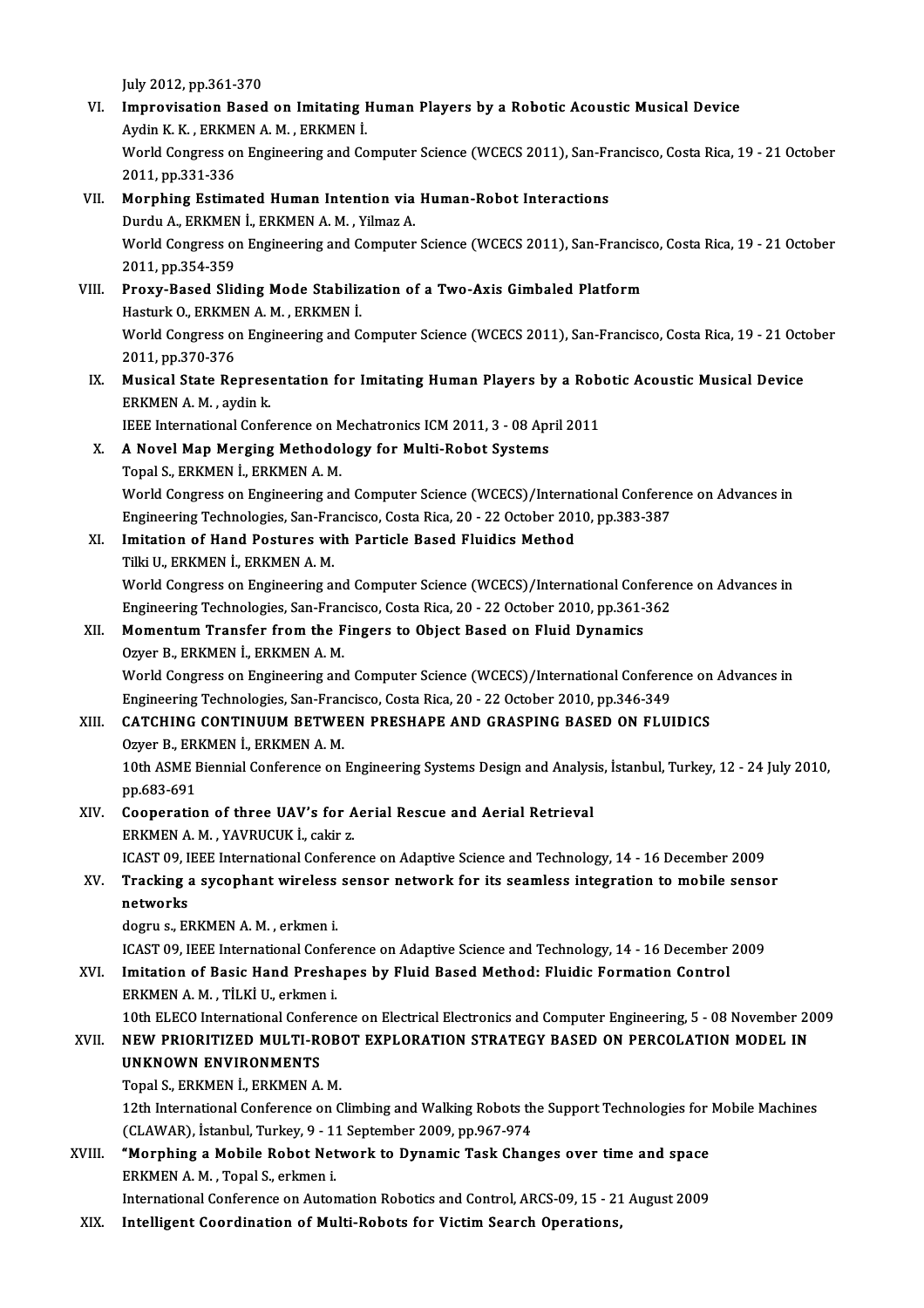ERKMENA.M. ,TopalS.,erkmeni.

ERKMEN A. M. , Topal S., erkmen i.<br>INISTA-09 International Symposium on Innovations in Intelligent Systems and Applications, 29 June - 01 July 2009<br>"New Prieritized Multi Rebet Eupleration Strategy Besed on Perselation Mod

## ERKMEN A. M. , Topal S., erkmen i.<br>INISTA-09 International Symposium on Innovations in Intelligent Systems and Applications, 29 June - 01<br>XX. "New Prioritized Multi-Robot Exploration Strategy Based on Percolation Model in INISTA-09 Inte<br>**"New Prioriti<br>Environment**<br>ERKMEN A M "New Prioritized Multi-Robot I<br>Environment<br>ERKMEN A. M. , erkmen i., Topal S.<br>12th International Conference on .

12th International Conference on Climbing and Walking Robots and the Support Technologies for Mobile<br>12th International Conference on Climbing and Walking Robots and the Support Technologies for Mobile<br>Machines, 12 - 17 Ma ERKMEN A. M. , erkmen i., To<br>12th International Conference<br>Machines, 12 - 17 May 2009<br>A spake like robot for voy 12th International Conference on Climbing and Walking Robots and the Support Technologies for Mobile<br>Machines, 12 - 17 May 2009<br>XXI. A snake-like robot for variable friction unstructured terrains, pushing aside debris in c

# Machines,<br>**A snake-l**:<br>passages<br>Coslov E **L** A snake-like robot for variable f<br>passages<br>Caglav E., ERKMEN A. M. , ERKMEN İ.<br>IEEE (PSI International Conference e

passages<br>Caglav E., ERKMEN A. M. , ERKMEN İ.<br>IEEE/RSJ International Conference on Intelligent Robots and Systems, California, United States Of America, 29<br>Osteber, .03 Nevember 2007, np.3691-3692 Caglav E., ERKMEN A. M. , ERKMEN İ.<br>IEEE/RSJ International Conference on Intellig<br>October - 02 November 2007, pp.3691-3692<br>Control of Bobotis Swarm Boboviors bes IEEE/RSJ International Conference on Intelligent Robots and Systems, California, United State<br>October - 02 November 2007, pp.3691-3692<br>XXII. Control of Robotic Swarm Behaviors based on Smoothed Particle Hydrodynamics<br>FRKME

October - 02 November 2007, pp.3691-3692<br>Control of Robotic Swarm Behaviors based on Smoothed Particle Hydrodynamics<br>ERKMEN A. M. , erkmen i., paç r. Control of Robotic Swarm Behaviors based on Smoothed Particle Hydrodynamics<br>ERKMEN A. M. , erkmen i., paç r.<br>IEEE/RSJ (Robotics Society of Japan) International Conference on Intelligent Robots and Systems IROS'2007 San<br>Die ERKMEN A. M. , erkmen i., paç r.<br>IEEE/RSJ (Robotics Society of Japan) Int<br>Diego, 28 October - 02 November 2007<br>A Eluid Dunamies Banadiam for Con

#### IEEE/RSJ (Robotics Society of Japan) International Conference on Intelligent Robots and Systems IROS'200<br>Diego, 28 October - 02 November 2007<br>XXIII. A Fluid Dynamics Paradigm for Control of MAV Swarms",Full Day Workshop on Diego, 28 October - 02 November 2007<br>A Fluid Dynamics Paradigm for Control o<br>Vehicles: Design, Control and Navigation Vehicles: Design, Control and Navigation<br>ERKMEN A.M., erkmen i., paç r. Vehicles: Design, Control and Navigation<br>ERKMEN A. M. , erkmen i., paç r.<br>IEEE/RSJ (Robotics Society of Japan) International Conference on Intelligent Robots and Systems IROS'2007 San<br>Diage 28 Ostaber, 03 Navember 2007

ERKMEN A. M. , erkmen i., paç r.<br>IEEE/RSJ (Robotics Society of Japan) Int<br>Diego, 28 October - 02 November 2007<br>EACL based 3D grasning sontroller IEEE/RSJ (Robotics Society of Japan) International Conference on Intelligent Robot<br>Diego, 28 October - 02 November 2007<br>XXIV. FACL based 3D grasping controller for a snake robot during locomotion<br>Ari E.O. ERKMEN I. ERKMEN

#### Diego, 28 October - 02 November 2007<br>FACL based 3D grasping controller for a snake robot during locomotion<br>Ari E. O., ERKMEN İ., ERKMEN A. M. FACL based 3D grasping controller for a snake robot during locomotion<br>Ari E. O. , ERKMEN İ., ERKMEN A. M.<br>IEEE/RSJ International Conference on Intelligent Robots and Systems, Beijing, China, 9 - 13 October 2006, pp.4030-<br>4 Ari E.<br>IEEE/<br>4031<br>Scalal

#### XXV. Scalable self-deployment ofmobile sensor networks: A fluid dynamics approach 4031<br>Scalable self-deployment of mo<br>Pac M. R. , Erkmen A. M. , Erkmen I.<br>IEEE/PSL International Conference

IEEE/RSJ International Conference on Intelligent Robots and Systems, Beijing, China, 9 - 13 October 2006, pp.1446-<br>1451 Pac M<br>IEEE/<br>1451<br>A beh IEEE/RSJ International Conference on Intelligent Robots and Systems, Beijing, China, 9 - 13 Oct<br>1451<br>XXVI. A behavior based layered, hybrid, control architecture for robot/sensor networks

## 1451<br>A behavior based layered, hybi<br>Akin B., ERKMEN A. M. , ERKMEN İ.<br>IEEE International Conference en E A behavior based layered, hybrid, control architecture for robot/sensor networks<br>Akin B., ERKMEN A. M. , ERKMEN İ.<br>IEEE International Conference on Robotics and Automation (ICRA), Florida, United States Of America, 15 - 19 Akin B., ERKMEN A<br>IEEE International<br>2006, pp.206-207<br>2. D. graening dui

#### IEEE International Conference on Robotics and Automation (ICRA), Flor<br>2006, pp.206-207<br>XXVII. 3-D grasping during serpentine motion with a snake-like robot<br>Atakan B. Frimon A. Frimon J. 2006, pp.206-207<br>3-D grasping during serpentine motion with a snake-like robot Atakan B., Erkmen A., Erkmen I.

6th IASTED International Conference on Robotics and Applications, Cambridge, Canada, 31 October - 02 November 2005, pp.46-51 6th IASTED International Conference on Robotics and Applications, Cambridge, Canada, 31 October - 02 Novellis<br>2005, pp.46-51<br>XXVIII. Equivalent linearization of 2-way fuzzy adaptive system under nonparametric uncertainty a

# 2005, pp.46-51<br>Equivalent line<br>inconsistency<br>Curkan E. Bank Equivalent linearization of 2-way fuz<br>inconsistency<br>Gurkan E., Banks S., Erkmen A., Erkmen I.<br>Eth International Conference on Euggy I.c

inconsistency<br>Gurkan E., Banks S., Erkmen A., Erkmen I.<br>5th International Conference on Fuzzy Logic and Intelligent Technologies in Nuclear Science, Ghent, Belgium, 16 -Gurkan E., Banks S., Erkmen A., Er<br>5th International Conference on 1<br>18 September 2002, pp.453-460<br>Evaluation of inconsistancy is 5th International Conference on Fuzzy Logic and Intelligent Technologies in Nuclear Science, C<br>18 September 2002, pp.453-460<br>XXIX. Evaluation of inconsistency in a 2-way fuzzy adaptive system using shadowed sets<br>Curkan E.

# 18 September 2002, pp.453-460<br>**Evaluation of inconsistency**<br>Gurkan E., Erkmen A., Erkmen I.

Evaluation of inconsistency in a 2-way fuzzy adaptive system using shadowed sets<br>Gurkan E., Erkmen A., Erkmen I.<br>31st IEEE International Symposium on Multiple-Valued Logic (ISMVL 2001), Warszawa, Poland, 22 - 24 May 2001,<br> Gurkan E., Erkmen A., Erkmen I.<br>31st IEEE International Symposium on Multiple-Valued Logic (ISMVL 2001), Warszawa, Poland, 22 - 24 May 2001,<br>pp.109-115 31st IEEE International Symposium on Multiple-Valued Logic (IS<br>pp.109-115<br>XXX. Self-reconfiguration in task space of a holonic structure<br>purpe M. Erlimen J. Erlimen A

#### pp.109-115<br>Self-reconfiguration in task<br>Durna M., Erkmen I., Erkmen A.<br>IEEE/Pobotics Sociaty of Japan Durna M., Erkmen I., Erkmen A.<br>IEEE/Robotics-Society-of-Japan International Conference on Intelligent Robots and Systems (IROS 2000), Takamatsu, Japan,31October -05November 2000,pp.2366-2373

XXXI. The self-reconfiguration of a holonic hand: The holonic regrasp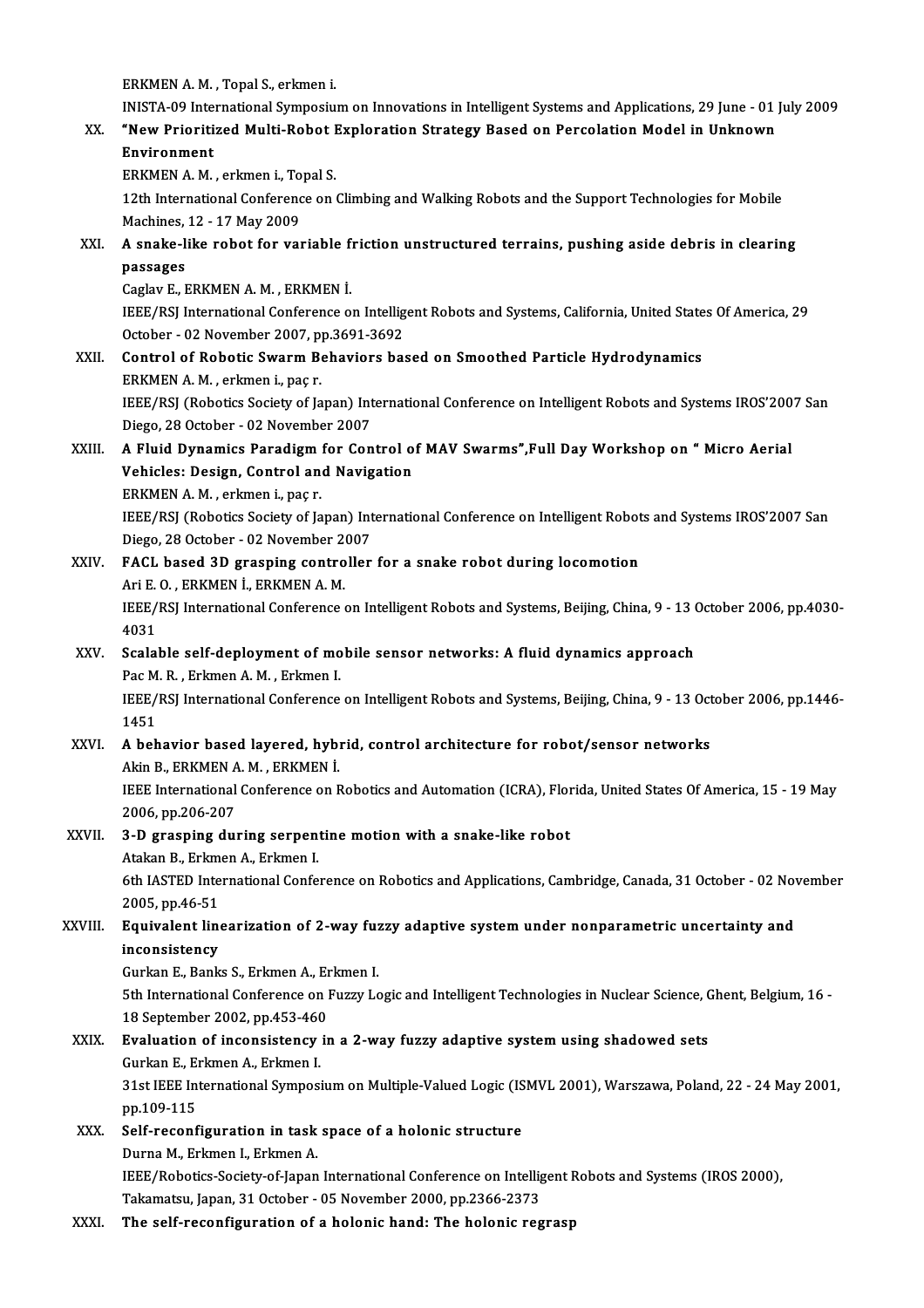|              | Durna M., Erkmen A., Erkmen I.                                                                                   |
|--------------|------------------------------------------------------------------------------------------------------------------|
|              | IEEE/Robotics-Society-of-Japan International Conference on Intelligent Robots and Systems (IROS 2000),           |
|              | Takamatsu, Japan, 31 October - 05 November 2000, pp.1993-1998                                                    |
| XXXII.       | Resilient backpropagation for RBF networks                                                                       |
|              | Baykal N., Erkmen A.                                                                                             |
|              | 4th International Conference on Knowledge-Based Intelligent Engineering Systems and Allied Technologies,         |
|              | Brighton, United Kingdom, 30 - 31 August 2000, pp.624-627                                                        |
| XXXIII.      | Reducing inconsistencies in intuitionistic 2-way adaptive fuzzy control systems                                  |
|              | Gurkan E., Erkmen A., Erkmen I.                                                                                  |
|              | 4th International FLINS Conference on Intelligent Techniques and Soft Computing in Nuclear Science and           |
|              | Engineering, BRUGGE, Belgium, 28 - 30 August 2000, pp.289-296                                                    |
| <b>XXXIV</b> | Game theoretic colony control of holonic robots inspecting inner surfaces of pipes                               |
|              | Guciz A, Erkmen A, Erkmen I                                                                                      |
|              | 4th International Conference and Exposition/Demonstration on Robotics for Challenging Situations and             |
|              | Environments, New-Mexico, United States Of America, 27 February - 02 March 2000, pp.234-240                      |
| XXXV.        | DESIGN OF A HOLONIC SELF-RECONFIGURABLE ROBOTIC SYSTEM                                                           |
|              | TURGUT A. E., Durna M., ERKMEN İ., ERKMEN A. M., Erden A.                                                        |
|              | Robotics and Applications 1999, Santa-Barbara, Honduras, 28 - 31 October 1999, pp.1-6                            |
| XXXVI.       | Intuitionistic, 2-way adaptive fuzzy control                                                                     |
|              | Gurkan E., Erkmen A., Erkmen I.                                                                                  |
|              | International Conference on Robotics and Automation (ICRA '99), Michigan, United States Of America, 10 - 15 May  |
|              | 1999, pp.2470-2475                                                                                               |
| XXXVII.      | Decision and feature fusion over the fractal inference network using camera and range sensors                    |
|              | Erkmen I., Erkmen A., Ucar E.                                                                                    |
|              | Conference on Sensor Fusion amd Decentralized Control in Robotic Systems, Massachusetts, United States Of        |
|              | America, 2 - 03 November 1998, vol.3523, pp.112-123                                                              |
| XXXVIII.     | Holonic grasping                                                                                                 |
|              | Durna M., Erkmen I., Erkmen A.                                                                                   |
|              | IEEE/RSJ International Conference on Intelligent Robots and Systems, Victoria, Canada, 13 - 17 October 1998,     |
|              | pp 140-145                                                                                                       |
| <b>XXXIX</b> | A Petri Net-based inference network for design automation under nondeterminism applied to                        |
|              | mechatronic systems                                                                                              |
|              | Erden Z., Erkmen A., Erden A.                                                                                    |
|              | 6th UK Mechatronics Forum International Conference, SKOVDE, Sweden, 9 - 11 September 1998, pp.17-22              |
| XL.          | Genetic algorithm based optimal regrasping with the anthrobot 5-fingered robot hand                              |
|              | Erkmen A., Durna M.                                                                                              |
|              | IEEE International Conference on Robotics and Automation, Leuven, Belgium, 16 - 20 May 1998, pp.3329-3334        |
| XLI.         | Tagged potential field extension to self organizing feature maps                                                 |
|              | Baykal N., Erkmen A.                                                                                             |
|              | 2nd International Conference on Knowledge-Based Intelligent Electronic Systems (KES 98), Adelaide, Australia, 21 |
|              | - 23 April 1998, pp 292-298                                                                                      |
| XLII.        | An automated blood cell analysis and classification system                                                       |
|              | Ongun G., Halici U., Leblebicioglu K., Atalay V., Erkmen A., Beksac S., Beksac M., Erol A.                       |
|              | 13th International Symposium on Computer and Information Sciences (ISCIS 98), BELEK ANTALYA, Turkey, 26 -        |
|              | 28 October 1998, vol.53, pp.222-227                                                                              |
| XLIII.       | Interacting fuzzy multimodel intelligent tracking system for swift target manoeuvres                             |
|              | Gokkus L., Erkmen A., Tekinalp O.                                                                                |
|              | 1997 IEEE/RSJ International Conference on Intelligent Robot and Systems - Innovative Robotics for Real-World     |
|              | Applications (IROS 97), Grenoble, France, 7 - 11 September 1997, pp.766-771                                      |
| XLIV.        | Tracking a swift target using the interacting fuzzy multi-model algorithm                                        |
|              | Gokkus L., Erkmen A., Tekinalp O.                                                                                |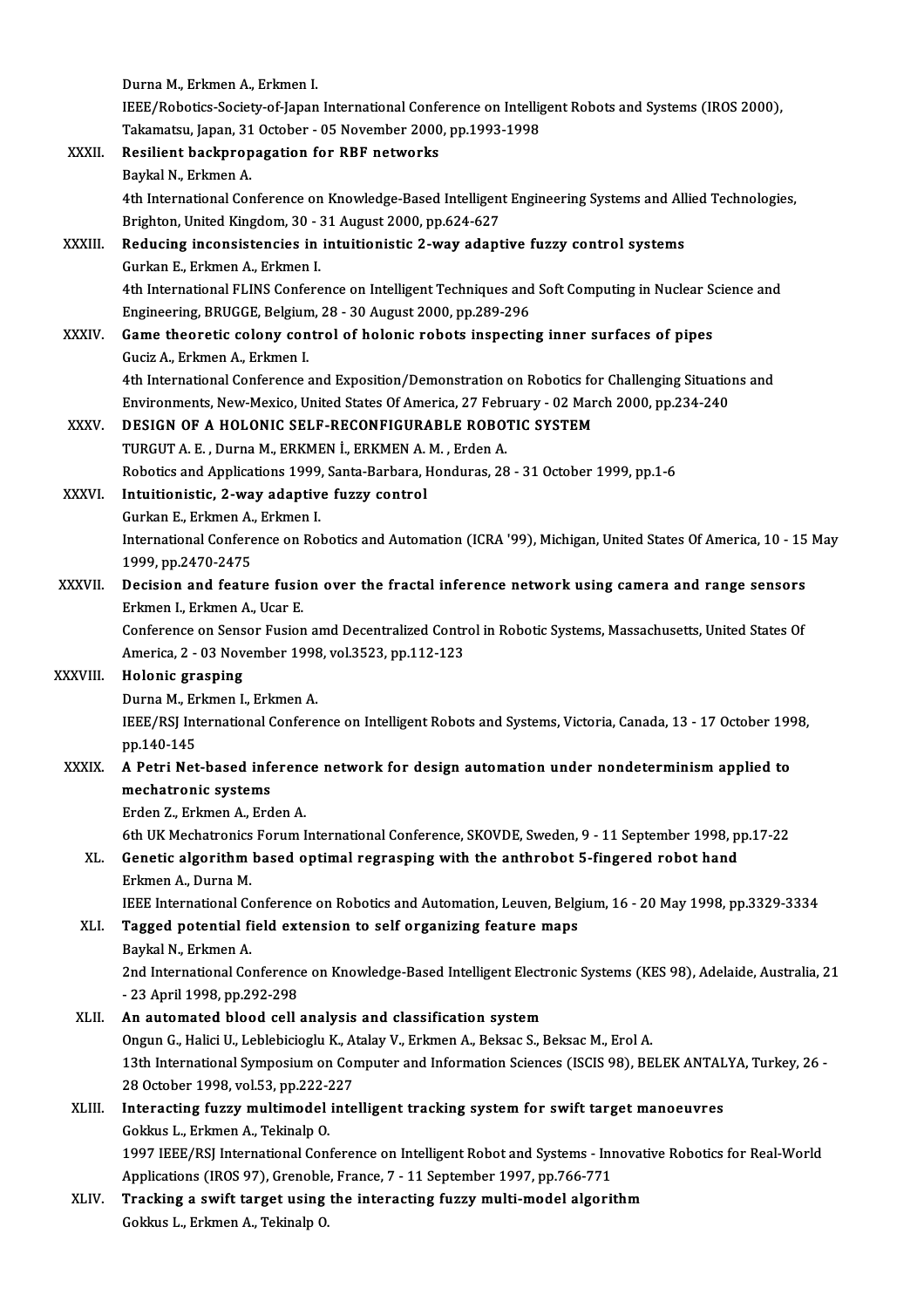1997 IEEE International Symposium on Intelligent Control, İstanbul, Turkey, 16 - 18 July 1997, pp.331-336<br>Ontimal rabat band presbaning santrol using sanatis alsonithme

1997 IEEE International Symposium on Intelligent Control, İstanbul, Turke<br>XLV. Optimal robot hand preshaping control using genetic algorithms<br>Cunyor H. Erlman A 1997 IEEE Internation<br>Optimal robot hand<br>Gunver H., Erkmen A.<br>1007 IEEE Internation Optimal robot hand preshaping control using genetic algorithms<br>Gunver H., Erkmen A.<br>1997 IEEE International Symposium on Intelligent Control, İstanbul, Turkey, 16 - 18 July 1997, pp.137-142<br>Constissily tuned fuggy schoduli Gunver H., Erkmen A.<br>1997 IEEE International Symposium on Intelligent Control, İstanbul, Turkey, 16 -<br>XLVI. Genetically tuned fuzzy scheduling for flexible manufacturing systems.<br>Erkmen A., Erbudak M., Anlagan O., Unver O.

## 1997 IEEE International Symposium on Intel<br>Genetically tuned fuzzy scheduling for<br>Erkmen A., Erbudak M., Anlagan O., Unver O.<br>1997 IEEE International Conference on Bob Genetically tuned fuzzy scheduling for flexible manufacturing systems.<br>Erkmen A., Erbudak M., Anlagan O., Unver O.<br>1997 IEEE International Conference on Robotics and Automation (ICRA97) - Teaming to Make an Impact, New-<br>Me Erkmen A., Erbudak M., Anlagan O., Unver O.<br>1997 IEEE International Conference on Robotics and Automation<br>Mexico, United States Of America, 20 - 25 April 1997, pp.951-956<br>EUZZY DYNAMIC BROCRAMMING

Mexico, United States Of America, 20 - 25 April 1997, pp.951-956<br>XLVII. FUZZY DYNAMIC-PROGRAMMING ALKAN M., ERKMEN A., ERKMEN I. FUZZY DYNAMIC-PROGRAMMING<br>ALKAN M., ERKMEN A., ERKMEN I.<br>7th Mediterranean Electrotechnical Conference (MeleCON 94), Antalya, Turkey, 12 - 14 April 1994, pp.723-726<br>EROM EETAL BLOOD ELOW DOBBLER III TRASOUND IMAGES USING W

XLVIII. FROM FETAL BLOOD-FLOW DOPPLER ULTRASOUND IMAGES USING WAVELET TRANSFORMS<br>IZZETOGLU K., ERKMEN A., BASARAN F., BEKSAC S. 7th Mediterranean Electrotechnical Conference (Me<br>FROM FETAL BLOOD-FLOW DOPPLER ULTRAS<br>IZZETOGLU K., ERKMEN A., BASARAN F., BEKSAC S.<br>7th Mediterranean Electratechnical Conference (Me FROM FETAL BLOOD-FLOW DOPPLER ULTRASOUND IMAGES USING WAVELET TRANSFORMS<br>IZZETOGLU K., ERKMEN A., BASARAN F., BEKSAC S.<br>7th Mediterranean Electrotechnical Conference (MeleCON 94), Antalya, Turkey, 12 - 14 April 1994, pp.11

IZZETOGLU K., ERKMEN A., BASARAN F., BEKSAC S.<br>7th Mediterranean Electrotechnical Conference (MeleCON 94), Antalya, Turkey, 12 - 14 April 1994, pp.1131-<br>XLIX. SENS-PERCEPTOR - IMAGE-BASED EVIDENCE FORMATION MODULE AS A LOG 7th Mediterranean Electrotechr<br>SENS-PERCEPTOR - IMAGE-F<br>ROBOT HAND PRESHAPING<br>NAZI IBU EV S-ERVMEN A-ERI XLIX. SENS-PERCEPTOR - IMAGE-BASED EVIDENCE FORMATION MODULE AS A LOGICAL SENSOR FOR<br>ROBOT HAND PRESHAPING

NAZLIBILEK S., ERKMEN A., ERKMEN I.

1993 IEEE International Symposium on Intelligent Control, Illinois, United States Of America, 25 - 27 August 1993, pp.326-331 1993 IEEE International Symposium<br>pp.326-331<br>L. FUZZY CELL-TO-CELL MAPPING<br>AVDIN H. ERKMEN A

pp.326-331<br>FUZZY CELL-TO-CEI<br>AYDIN H., ERKMEN A.<br>1992 IEEE Internation

FUZZY CELL-TO-CELL MAPPING<br>AYDIN H., ERKMEN A.<br>1993 IEEE International Symposium on Intelligent Control, Illinois, United States Of America, 25 - 27 August 1993,<br>nn 504 509 AYDIN H., EF<br>1993 IEEE II<br>pp.594-598<br>EPACTAL S 1993 IEEE International Symposium on Intelligent Control, Illinois, United States Of America, 25 - 27 August 199<br>pp.594-598<br>LI. FRACTAL SET-THEORETIC ANALYSIS OF PERFORMANCE LOSSES FOR TUNING TRAINING DATA IN

#### pp.594-598<br>FRACTAL SET-THEOR<br>LEARNING-SYSTEMS<br>ERKMEN A FRACTAL S<br>LEARNING<br>ERKMEN A. LEARNING-SYSTEMS<br>ERKMEN A.<br>NATO Advanced Research Workshop on Intelligent Systems: Safety, Reliability and Maintainability Issues,

KUSADASI, Turkey, 25 - 28 August 1992, vol.114, pp.157-176 NATO Advanced Research Workshop on Intelligent Systems: Safety, Reliability and Maintainability Issues,<br>KUSADASI, Turkey, 25 - 28 August 1992, vol.114, pp.157-176<br>LII. EROSION OF BASINS OF ATTRACTION - PERFORMANCE LOSSES I

# KUSADASI, Turkey, 25 - 28<br><mark>EROSION OF BASINS OF</mark><br>ROBOT MANIPULATOR<br>UNERLM, ERKMEN A **EROSION OF BASIN:<br>ROBOT MANIPULAT<br>UNERI M., ERKMEN A.**

ROBOT MANIPULATOR<br>UNERI M., ERKMEN A.<br>1992 IEEE INTERNATIONAL SYMP ON INTELLIGENT CONTROL, Glasgow, United Kingdom, 11 - 13 August 1992, UNERI M.,<br>1992 IEEI<br>pp.77-84<br>A NEUPA 1992 IEEE INTERNATIONAL SYMP ON INTELLIGENT CONTROL, Glasgow, United Kingdom, 11 - 13 Aug<br>pp.77-84<br>LIII. A NEURAL CONTROLLER FOR LOCAL ACTIVATION IN FRACTAL INFORMATION NETWORK

#### pp.77-84<br>A NEURAL CONTROLLER FOR LOCAL AC<br>NAZLIBILEK S., ERKMEN A., DEMIREKLER M.<br>SYMP ON DISTRIBUTED INTELLICENCE SYST NAZLIBILEK S., ERKMEN A., DEMIREKLER M.

SYMP ON DISTRIBUTED INTELLIGENCE SYSTEMS, Virginia, United States Of America, 13 - 15 August 1991, vol.4, pp.153-158 SYMP ON DISTRIBUTED INTELLIGENCE SYSTEMS, Virginia, United States Of America, 13 - 15 August 19<br>pp.153-158<br>LIV. PARALLEL DISTRIBUTED INFORMATION-PROCESSING BASED ON FRACTAL CONDUCTIVITY

# PP.153-158<br>**PARALLEL<br>ERKMEN A.<br>SYMP ON D**1 PARALLEL DISTRIBUTED INFORMATION-PROCESSING BASED ON FRACTAL CONDUCTIVITY<br>ERKMEN A.<br>SYMP ON DISTRIBUTED INTELLIGENCE SYSTEMS, Virginia, United States Of America, 13 - 15 August 1991, vol.4,<br>nn 147 152

ERKMEN A.<br>SYMP ON DISTRIBUTED INTELLIGENCE SYSTEMS, Virginia, United States Of America, 13 - 15 August 1991, vol.4,<br>pp.147-152

#### Supported Projects

Supported Projects<br>ERKMEN A. M. , Project Supported by Higher Education Institutions, Mobil Robotlarda Koordineli Çalışabilen Asalak<br>Songër Ağları Çalistirma Va Bu Hihrid Ağ Yanıqula 3 Bayıtlu Gargayada Kosintisiz Vari Tan Supportson 119jsses<br>ERKMEN A. M. , Project Supported by Higher Education Institutions, Mobil Robotlarda Koordineli Çalışabilen Asalal<br>Sensör Ağları Geliştirme Ve Bu Hibrid Ağ Yapısıyla 3 Boyutlu Çerçevede Kesintisiz Veri T Sensör Ağları Geliştirme Ve Bu Hibrid Ağ Yapısıyla 3 Boyutlu Çerçevede Kesintisiz Veri Toplama, 2008 - Continues<br>Citations